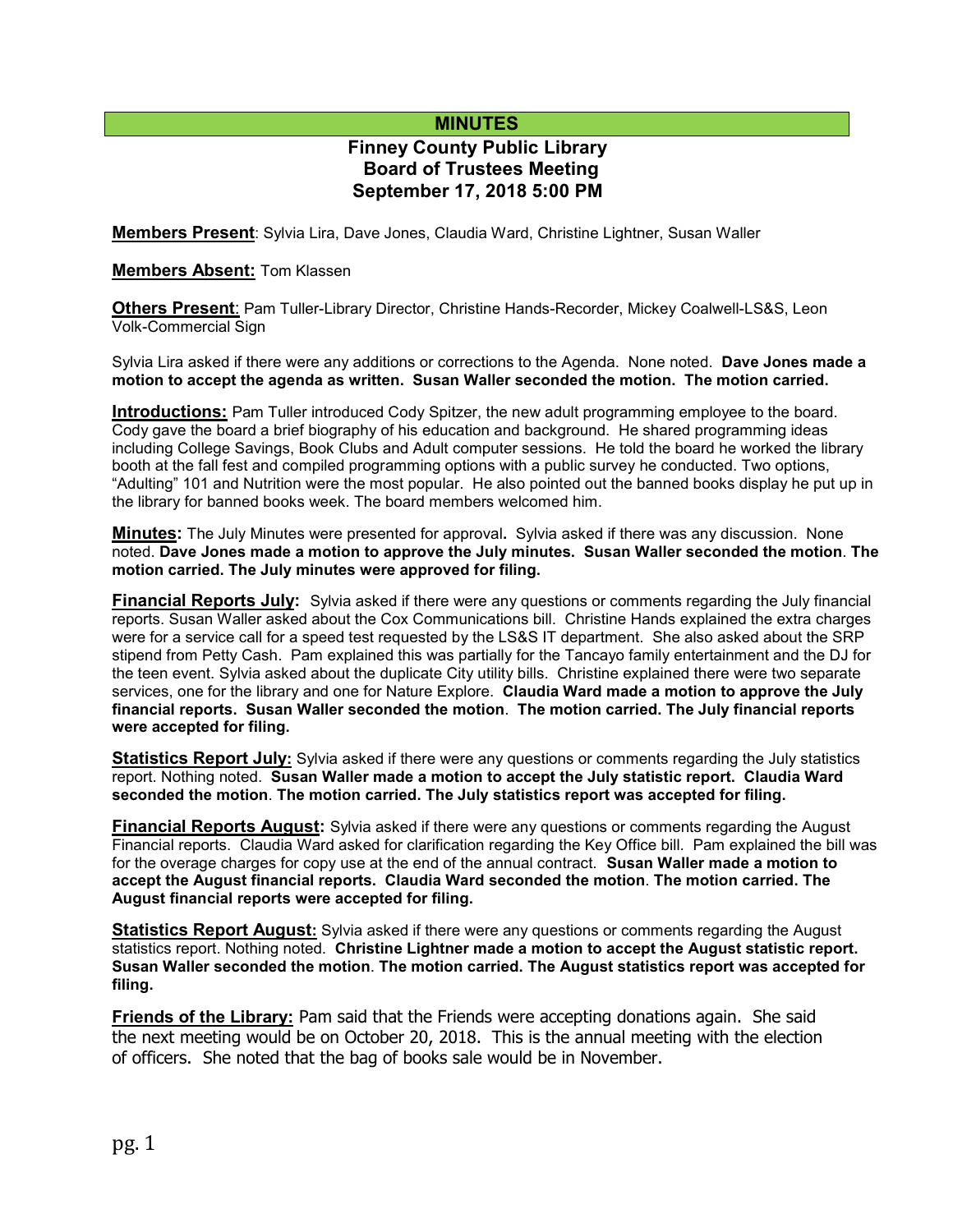**Library Report:** Pamela Tuller, Library Director

- LIBRARY PROGRAMS
	- $\circ$  Harry Potter-This new event is happening on the first Saturday of the month. The first event consisted of games, activities and an interactive participation of the first Harry Potter movie.
	- o Wee Readers is starting up again with the start of school.
- LIBRARY TRAINING
	- o Pam, Becky and Calli attended a Fred Pryor Supervisor Training seminar.
	- $\circ$  Calli and Chris will be attending the Match Day orientation sponsored by the WKCF.
	- $\circ$  Cody will be attending a seminar in Dodge City.
	- o Calli and Megan participated in an online training.
- LIBRARY PARTNERSHIPS
	- o Summer Reading YMCA and Community Daycares Outreach Program

o Destiny Supports Volunteer Program. They will volunteer to give back to the library.

- MISCELLANEOUS LIBRARY INFORMATION
	- Hoopla is expanding. Pam will be reducing the allotted check outs from seven down to five. She said she would gather the usage information by age groups.
	- Jennifer Gilthrop the Chief Library Officer of LS&S visited the library in August. She was here to visit our library and meet the library staff.
	- Claudia and Susan have been working in the basement cleaning, organizing, and cataloging the archives. Great big Thank You!

### **Board of Trustees Report:**

Christine Lightner—Nothing Noted.

Susan Waller— Nothing Noted.

Dave Jones- Nothing Noted.

Claudia Ward—Claudia requested that the board is informed that the materials and the spaces are being used in the basement. She inquired about spend down movement of funds to other budged items. Pam clarified the funds could be moved and used as needed for the year end spend down. She also asked about the Better World Books annual revenue. Pam shared the current numbers and also noted the significant increase in revenue resulting from the restructuring of the process.

Sylvia Lira—Sylvia said she shared the Summer Reading pictures at the Black Hills advisory program. They were impressed with the Summer Reading activities.

### **Old Business:**

- Library Sign
	- o Bids-Three bids were opened and reviewed
		- Guthman Signs--\$50,610.43
		- Commercial Sign--\$55,800.00
		- Luminous Neon, Inc.--\$59,985.00

The board reviewed and compared the bids. They directed questions to Leon Volk from Commercial Signs who was present. The board was informed of the city ordinance that allows signs to be lit from 7:30 am to 6:00 pm. The proposed changes to the ordinance all signs to be lit from sunrise to sunset with the option of an auto dimmer. **Claudia Ward made a motion to accept the Commercial Sign bid of the base price of \$55,800.00 with a negotiated price increase for additional sign upgrades for a push through aluminum design with a resolution of 10mm. for the price of the balance of the Boiler Fund of \$60,091.71. Christine Lightner seconded the motion. The motion carried.**

o Funding—The board agreed to move forward with dissolving the CD-34(Boiler Fund) and sending the 1<sup>st</sup> half payment of \$30,000.00 to Commercial Sign. Dave requested that Pam call 3G Electric to determine the electric service to the existing sign and if new service would be needed.